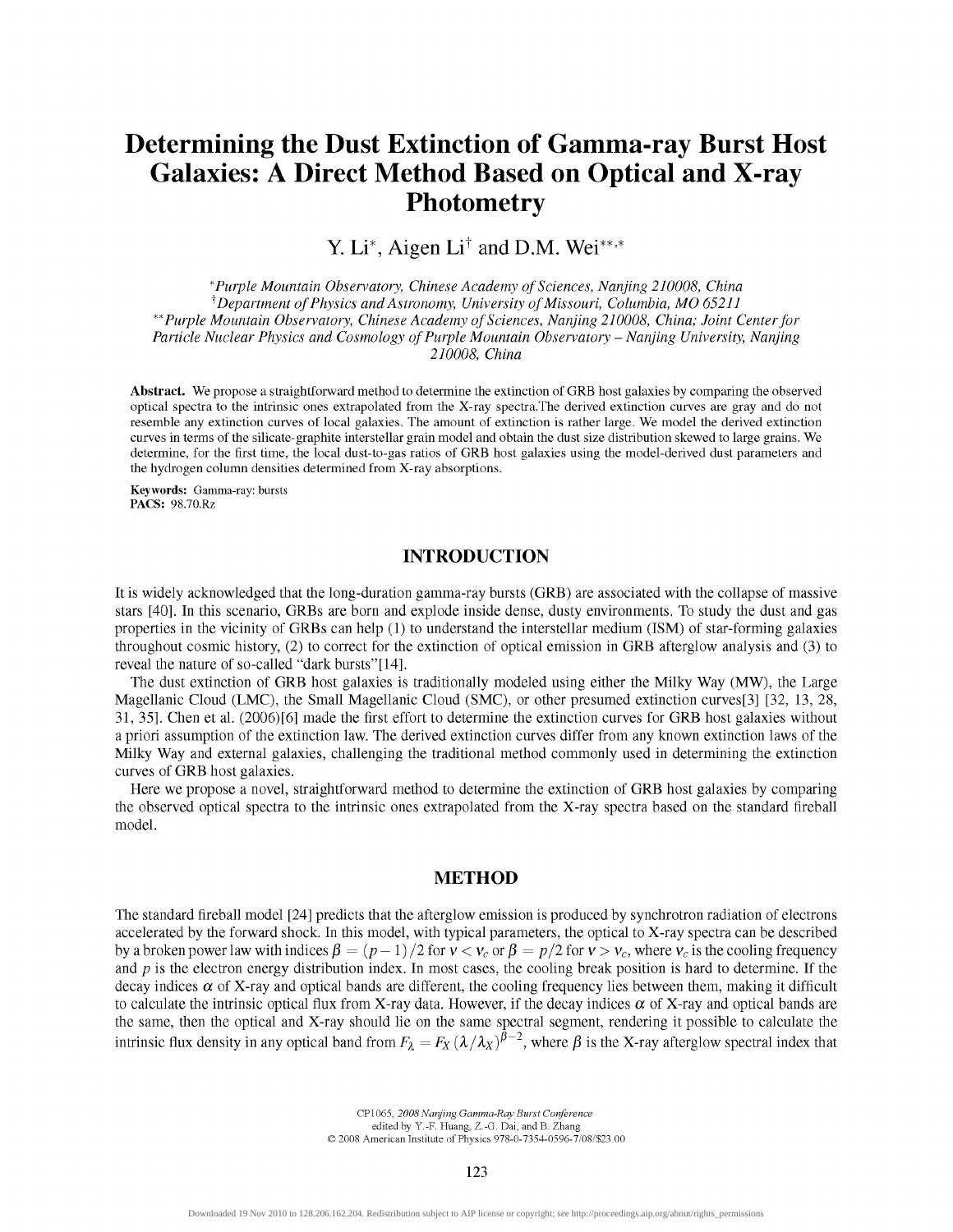we get from fitting the X-ray spectrum, and  $F_X$  is the X-ray flux density. After corrected for the Galactic extinction using the reddening maps of Schlegel et al. (1998)[29], the observed spectral energy distribution (SED) of GRB at redshift z can be described as  $F_{\lambda(1+z)} = F_{\lambda} \exp(-A_{\lambda}/1.086)$ . Therefore, the extinction of the GRB host galaxy can be given by

$$
A_{\lambda} = 1.086 \ln \frac{F_X \left(\lambda/\lambda_X\right)^{\beta - 2}}{F_{\lambda(1 + z)}}.
$$
\n<sup>(1)</sup>

With  $A_V$  interpolated, we can obtain the extinction curves (normalized to *V* band) of the GRB host galaxies.

We then fit the derived extinction curve  $A_{\lambda}/A_V$  with the standard silicate-graphite interstellar dust model. The grain size distribution for both silicate and graphite is modeled with:  $dn = N(a)da \sim a^{-\eta} \exp(-a/a_c)da$ , where *a* is the grain radius (assumed spherical), ranging from  $a_{min} = 0.005\mu m$  to  $a_{max} = 2.5\mu m$ ,  $a_c$  is the cut-off size.

With the fitted dust parameters, we can estimate the dust-to-gas ratio in each of the GRB host galaxies:

$$
\frac{m_{\text{dust}}}{m_{\text{gas}}} = \frac{M_{\text{gra}} + M_{\text{sil}}}{1.4 N_{\text{H}} \mu_{\text{H}}},\tag{2}
$$

where  $N_H$  is the hydrogen column density in the host galaxy. The dust column density  $N_d$  can be derived from

$$
A_{\lambda} = 1.086 \int_{a_{min}}^{a_{max}} N(a) \pi a^2 \left[ f_{\text{gra}} Q_{\text{ext,gra}}(a,\lambda) + \left( 1 - f_{\text{gra}} \right) Q_{\text{ext,sil}}(a,\lambda) \right] da N_d, \tag{3}
$$

where  $Q_{\text{ext,gra}}(a,\lambda)$  and  $Q_{\text{ext,sil}}(a,\lambda)$  is the extinction efficiency of dust of radius a at wavelength  $\lambda$  for graphite and silicate material, respectively.

### DATA AND RESULTS

We select four GRBs that have both optical and X-ray observations. Photometric data are taken from literature (see Table 1). For GRB 020405, GRB 030227 and GRB 060729, we adopt the spectra obtained when the cooling frequency  $v_c$  falls below the optical band, indicating an intrinsic single power law spectrum through optical and X-ray bands as discussed above. For GRB 061126, the decay indices of X-ray and optical bands are different, indicating a break frequency lying between them. At  $\sim$  30 ks, the R band afterglow shows a break, which can be interpreted as the spectral break passing through the R band,<sup>1</sup> allowing us to calculate the intrinsic optical flux from  $F_v/F_x = (v/v_c)^{-\beta+0.5}(v_c/v_x)^{-\beta}$ .

We present in Table 2 the V-band extinction versus hydrogen column density  $(A_V/N_H)$  and the dust-to-gas ratio. The derived extinction curves of the four bursts are rather "gray" (see Fig. 2). Since all these extinction curves have very similar slope, we put all the extinction data of the four bursts together to fit them to the silicate-graphite grain model. The best fit parameters are  $\eta \approx 2.60$ ,  $a_c \approx 2.0 \mu m$ , and  $f_{\text{gra}} \approx 0$ . A prominent feature is the considerably small  $\eta$  (the canonical value of  $\eta$  is 3.5), indicating a grain size distribution skewed towards substantially large grains.

## DISCUSSION

The "collapsar" model predicts GRBs to occur in active star-forming regions similar to Galactic molecular clouds [11] which are heavily enshrouded by dust [37, 36]. Observations supporting the existence of large amount of dust include the emission and absorption features in some X-ray afterglows [1, 22], large column densities of heavy elements revealed by optical spectroscopy studies [26, 27], and the non-detection at optical wavelengths for more than half the well-localized GRBs [10]. In contradiction with these evidence, traditional SED fitting often finds small extinction, primarily because the best fit model in most cases is the SMC-type extinction which, with a steep rise into the far ultraviolet (UV), often requires a small  $A_V$  to fit the spectrum [13, 28, 35]. Our work, showing considerably large *Av* compared to that fitted with traditional method, is more consistent with theoretical prediction and observations. In

<sup>&</sup>lt;sup>1</sup> We note, however, that this burst, like many other Swift bursts, does not obey the closure relation in the standard afterglow model [21], which adds uncertainties to our analysis. But the uncertainty of break frequency does not appear to affect the shape of the derived extinction curve - as can be seen in Figure 2, the extinction curve for the other three bursts remains gray even if we ignore the GRB 061126 data.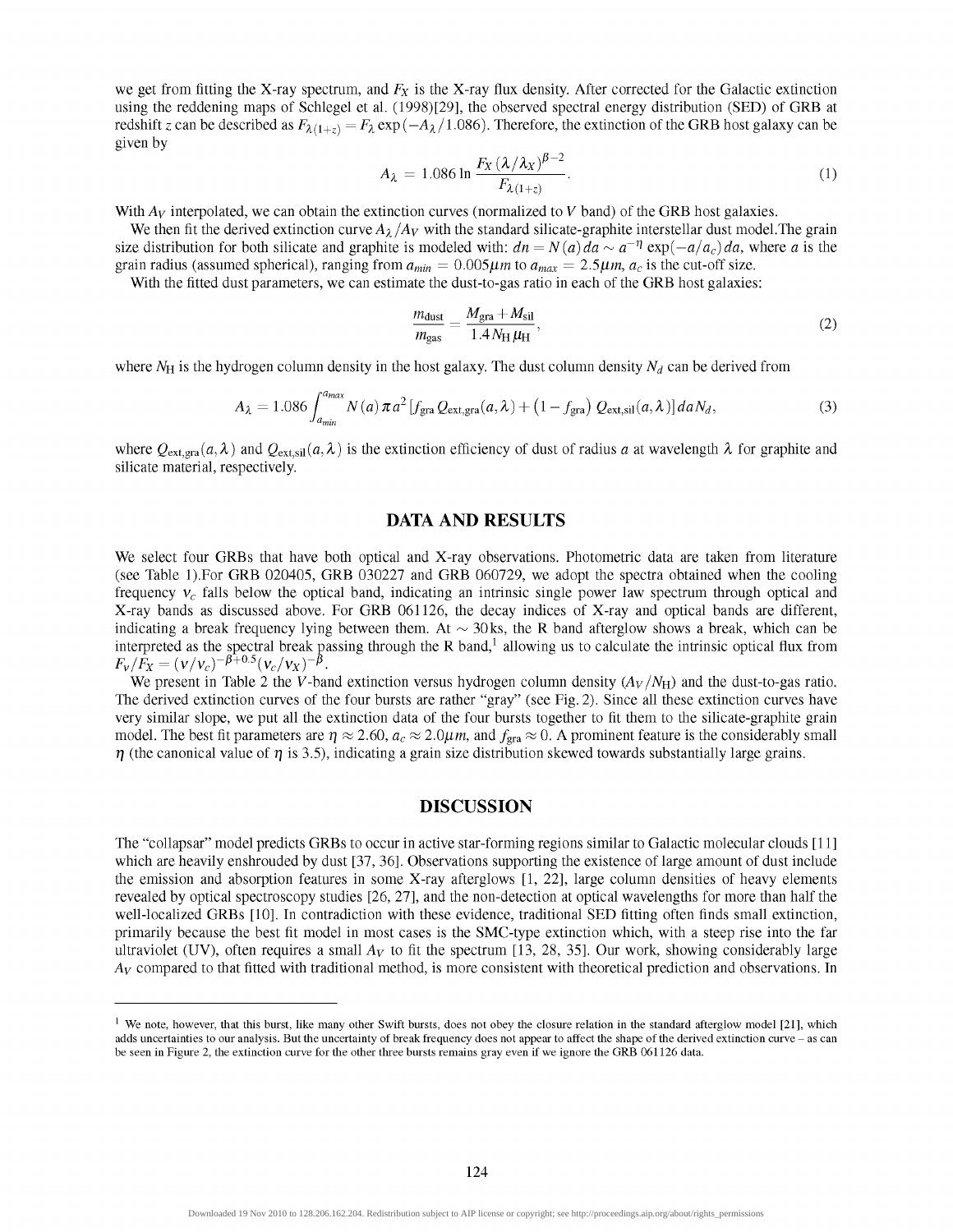

FIGURE 1. Rest-frame extinction curves (normalized to the V band) for 4 GRB host galaxies and the best-fit extinction curve from the silicategraphite model (thick black line). Also shown are the Milky Way, SMC and LMC extinction curves.

**TABLE 1.** Observational Properties of the four GRBs

| <b>GRB</b> | Z.     |               | $F_X(\mu J_V)$ | $t$ (davs) | $T_{90}$ (s) | $\alpha_{\circ}$ | αx            | References |
|------------|--------|---------------|----------------|------------|--------------|------------------|---------------|------------|
| 020405     | 0.691  | $10+02$       | 0.23           | 1.98       | 60           | $1.54 + 0.06$    | $1.97 + 1.10$ | [2, 33]    |
| 030227     | 4      | $0.94 + 0.05$ | 0.125          | 0.87       | 18           | $0.95 + 0.16$    | $0.97 + 0.07$ | [5, 19]    |
| 060729     | 0.54   | $1.06 + 0.01$ | 0.2            | 4.6        | 115          | $1.27 + 0.10$    | $1.29 + 0.03$ | [7]        |
| 061126     | 1.1588 | $0.5 + 0.07$  | 40.5           | 0.023      | 191          | $0.75 + 0.06$    | $1.31 + 0.01$ | [21]       |
| $060729**$ | 0.54   | $1.06 + 0.01$ | 3.46           | 0.35       | 115          | $0.26 + 0.07$    | $0.35 + 0.15$ | [7]        |

\* Data are taken during the plateau phase.

addition, Rol et al. (2007) [23]found that for GRB 051022 a lower limit of  $A_V \approx 4.4 Mag$  was needed, which implies that at least in some GRBs the extinction *Ay* is rather large.

The extinction curve derived in our work is flat, almost independent of wavelength.This result is in good agreement with other works fitting the SEDs of these bursts [33, 16]. In particular, Perley et al. (2007) found that for GRB 061126 the extinction curve is gray. Gray extinction has also been observed in Galactic dense clouds [4] and in the circumnuclear region of some AGNs (see [15] for a review). Gray extinction is produced by a dust distribution biased towards large grains, which may form from (1) grain coagulation naturally expected in the dense circumstance near GRBs [17, 18], (2) the biased evaporation of smaller grains due to the intense X-ray and UV radiation up to  $\sim$  20 parsecs from the GRB [39, 8, 25], and (3) preferential destruction of small grains by high energy ions in fast shocks [12]. Perna et al. (2003)[20] computed the extinction curve that is obtained if standard Galactic dust is exposed to a GRB lasting more than a few tens of secondsand found that the extinction curve can be very flat, chiming with our result.

In accordance with previous works, we find that the average  $A_V/N_H$  is smaller than that in the Milky Way, which is usually ascribed to a lower dust-to-gas ratio in GRB vicinities [38]. However, there is no obvious reason why the amount of dust is low in the dense environment surrounding GRBs. We note that the dust extinction is very sensitive to the dust size distribution, for larger grains the extinction (on a per unit mass basis) is low, but the amount of dust may be still high [16]. In fact, based on the model fit dust parameters, the dust-to-gas ratios for most bursts are larger than that in the Milky Way. On the other hand, grain growth through coagulation in dense molecular clouds enshrouding GRBs is expected and this would result in a dust size distribution biased in favour of large grains, a flat extinction curve, and a reduced  $A_V/N_H$ .